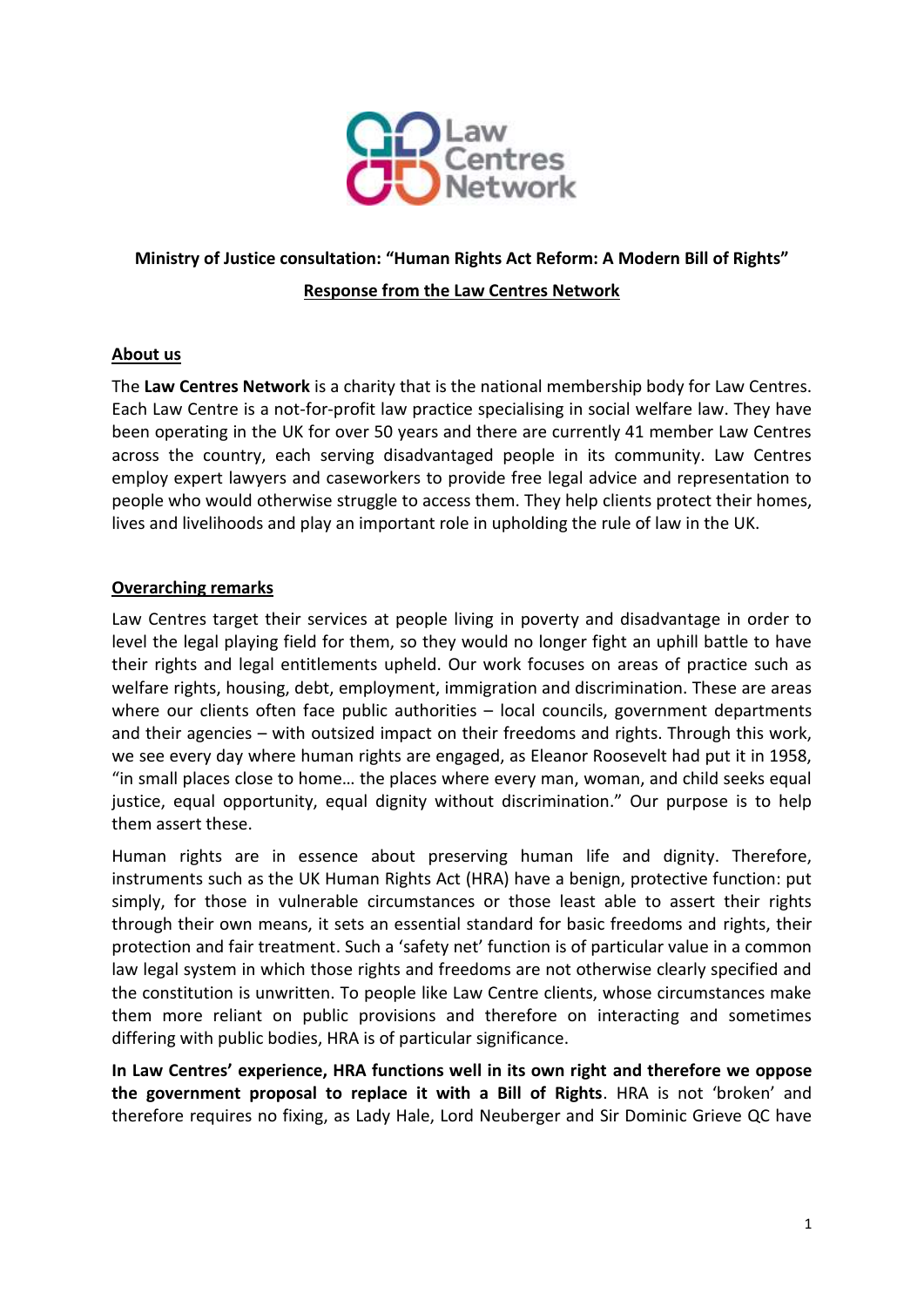told the Joint Committee on Human Rights last year. 1 In fact, HRA could be made even more effective on current terms by improving access to justice provisions, such as legal aid, so more people would be able to make use of it in more circumstances, thereby increasing its deterrent effect and virtuous impact.

Also last year, Sir Peter Gross' Independent HRA Review (IHRAR) has largely agreed with the former Supreme Court presidents and Attorney General, concluding that HRA broadly works as intended, that there is no case for comprehensive reform and that changes, where recommended, should be modest.

**We are particularly concerned by the absence of IHRAR and its expert analysis** from the current consultation and its proposals. In place of a careful consideration of empirical evidence, we are presented with bold assertions, unsubstantiated claims and vague aspirations. Thus, **the government fails to properly argue its case for change**, especially for such a comprehensive and highly consequential change.

We are also concerned that the proposals in the consultation, even those with draft clauses, still **do not form a clear picture of the so-called Bill of Rights**, its constitutional status and whether it would fully continue the UK's adherence to the European Convention on Human Rights (ECHR). This makes it difficult for respondents to comment on the adequacy of each proposal. A cursory, makeshift attempt in Appendix 3 at **assessing only the "potential highlevel impacts"** of proposals, does not help matters.

In line with the context and approach of Law Centres' work set out above, we remain gravely concerned about the proposals in this consultation. **Our greatest concern is that the proposals would reduce access to justice**, especially for disadvantaged people, **thereby weakening effective human rights protections and remedies** for them. In turn, this would further shield public bodies from accountability, weakening the rule of law, public trust and ultimately social cohesion. We strongly urge the government to pause and reconsider its approach before it damages vital protections for the most vulnerable in society.

# **Section I: Respecting our common law traditions and strengthening the role of the Supreme Court**

## **Q1. We believe that the domestic courts should be able to draw on a wide range of law when reaching decisions on human rights issues. We would welcome your thoughts on the illustrative draft clauses found after paragraph 4 of Appendix 2, as a means of achieving this.**

We believe that s.2 HRA functions well as it is and needs no amendment. We also dispute the claim implicit in the question's wording, as if s.2 limits UK courts' ability in human rights cases to draw on a wide range of law – it does not. Our domestic courts must 'take into account' ECHR case law, but they **are not compelled** to follow it and can take other approaches when justified to do so. As for the draft clauses referred to, both proceed in the same worrying vein of disconnecting domestic rights in a potential Bill of Rights from UK citizens' ECHR convention rights, thereby weakening protection for the latter. The

<sup>1</sup> Quoted, with others, in Joint Committee on Human Rights, *The Government's Independent Review of the Human Rights Act*, HC 89/HL Paper 31, 23 June 2021, available at [https://committees.](https://committees.parliament.uk/work/962/the-governments-independent-human-rights-act-review/publications/) [parliament.uk/work/962/the-governments-independent-human-rights-act-review/publications/.](https://committees.parliament.uk/work/962/the-governments-independent-human-rights-act-review/publications/)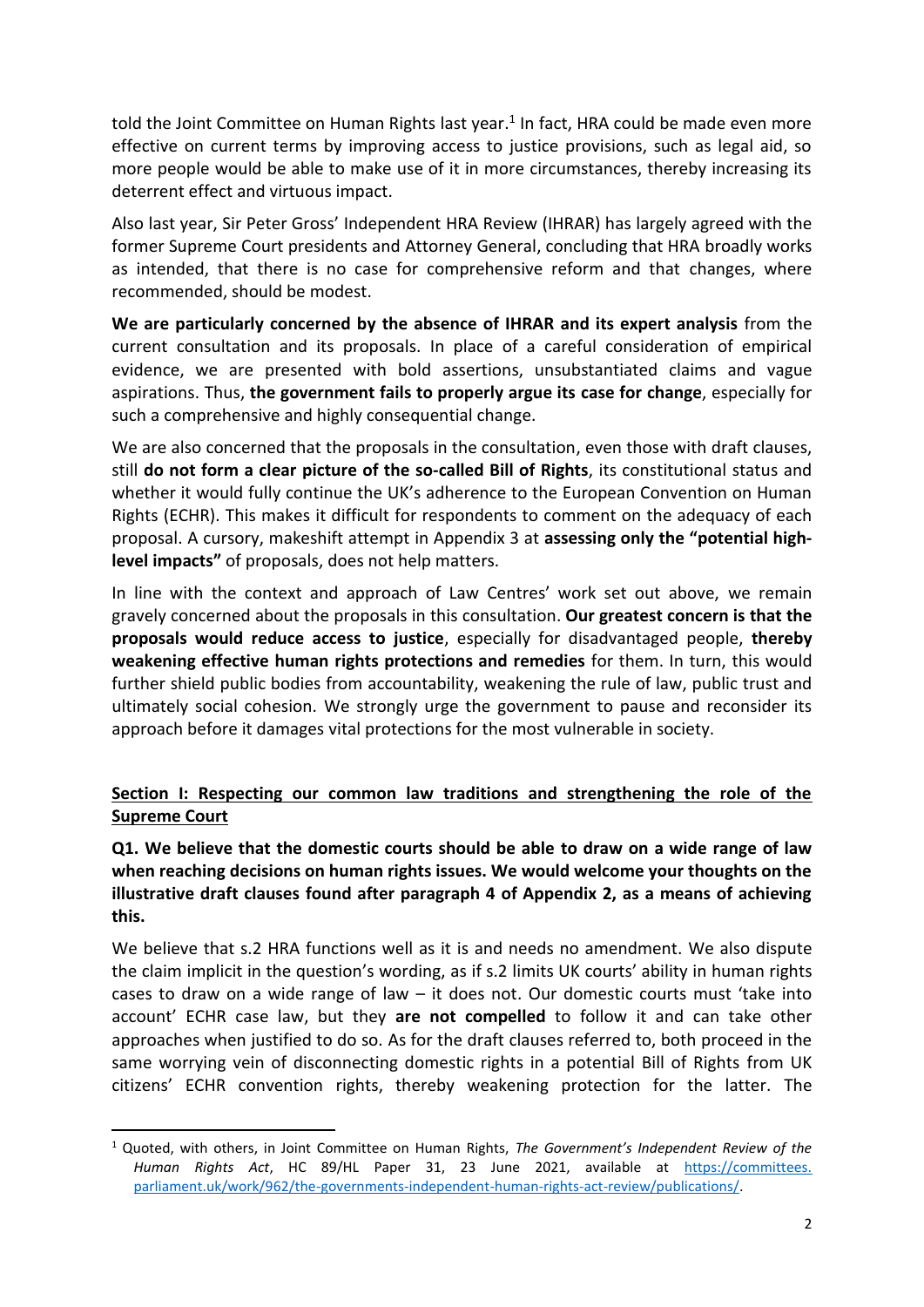Strasbourg court would still remain the final arbiter of convention rights but the government's proposals would mean that, when UK citizens seek remedy for breach of their ECHR rights, they would face new hurdles in the form of longer waits and costlier proceedings, in effect new hurdles on their access to justice.

### **Q2. The Bill of Rights will make clear that the UK Supreme Court is the ultimate judicial arbiter of our law in the implementation of human rights. How can the Bill of Rights best achieve this with greater certainty and authority than the current position?**

We believe that the current position functions well and does not need to be replaced. The status of the UK Supreme Court is already clear and the need to 'take into account' Strasbourg rulings already does **not compel** the UK Supreme Court to follow all Strasbourg rulings. As for putting some matters beyond the competence of UK courts, IHRAR has examined this issue last year and rejected the option of reform through legislation or guidance, favouring instead the current approach of 'judicial restraint'. We agree and would add that certainly with human rights **no matters should be by definition 'off limits' of accountability and justiciability**.

### **Q3. Should the qualified right to jury trial be recognised in the Bill of Rights? Please provide reasons.**

The right to jury trial should be protected effectively, but we are not clear how a Bill of Rights would ensure this, especially as no draft clause has been provided for consideration. It is ironic that this proposal should come from the same government that, less than two years ago, with the onset of the pandemic, considered suspending jury trials.

#### **Section II: Restoring a sharper focus on protecting fundamental rights**

**Q8. Do your consider that a condition that individuals must have suffered a 'significant disadvantage' to bring a claim under the Bill of Rights, as part of a permission stage for such claims, would be an effective way of making sure that courts focus on genuine human rights matters? Please provide reasons.** 

We strongly oppose a permission stage for human rights claims, and in particular the proposed 'significant disadvantage' condition, regardless of how it would be defined. We believe such a condition would create a new impediment to people's access to the courts to seek redress for violations of their human rights and, through this, would also reduce the accountability of public bodies. The premise of the question, that suggests there are 'genuine' (read: deserving) human rights cases and therefore that there are 'undeserving' human rights cases, or that some human rights matters are too trifling for the court's attention, is surely incorrect. Are there, for example, 'insignificant' discrimination claims, whatever their nominal value? In any case, the government has presented no evidence to support its bold assertion that there is some surfeit of spurious human rights claims that distract the courts. As things stand, **the courts already** regularly apply their power to assess cases on their merits and **throw out claims that cannot show reasonable grounds**. As no objections have been raised to this test, we see no reason to impose a much higher claim threshold of 'significant disadvantage'.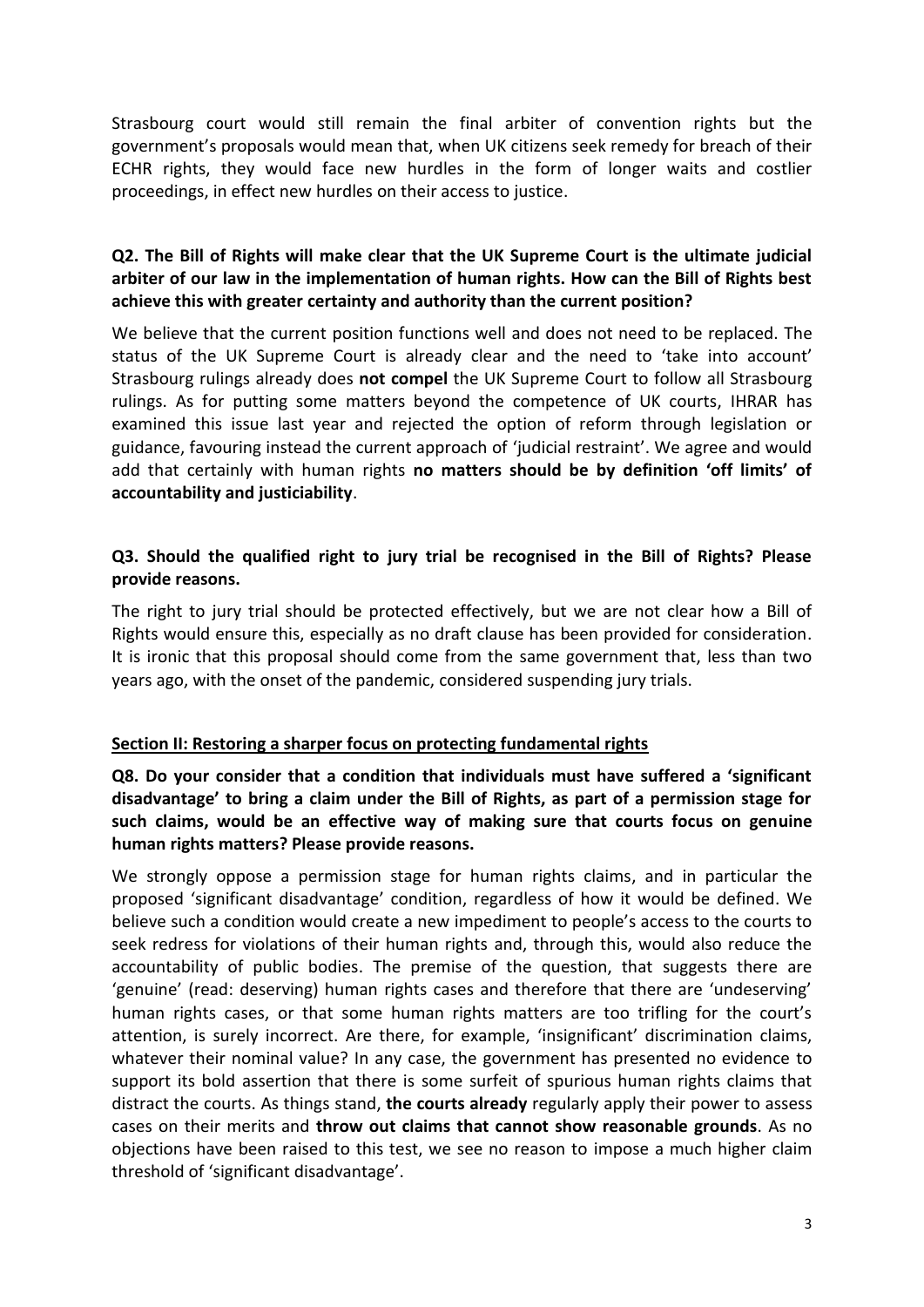# **Q9. Should the permission stage include an 'overriding public importance' second limb for exceptional cases that fail to meet the 'significant disadvantage' threshold, but where there is a highly compelling reason for the case to be heard nonetheless? Please provide reasons.**

As above, we strongly oppose a permission stage for human rights claims and the imposition of a 'significant disadvantage' condition. Therefore, we are also opposed to an associated 'overriding public importance' provision. Two wrongs do not make a right: bundled this way, this provision still supports the wider false dichotomy of genuine/deserving vs. spurious/trifling/undeserving claims. Some claims may indeed have 'overriding public importance', but we are concerned that in context such a provision **would limit rather than protect access to justice** for all human rights claims.

### **Q10. How else could the government best ensure that the courts can focus on genuine human rights abuses?**

The courts already focus on genuine human rights abuses, and the consultation document provided no evidence that this is not the case. We believe that the government is making the wrong assumptions about human rights claims and therefore arriving at wrong proposals for them. As above, we reject the distinction of genuine/deserving claims from ones that are not, as well as the unsupported assertion that the courts are overrun with the latter sort. Rather than seeking to address the conditions that give rise to human rights violations, the government prefers to make the problem go away, planning to "reduce the number of human rights-based claims being made overall" (para. 227 of the consultation document) by making them harder to pursue. In turn, this would make it more difficult to update the standards of protecting human rights through UK common law, further weakening domestic human rights provisions.

# **Q11. How can the Bill of Rights address the imposition and expansion of positive obligations to prevent public service priorities from being impacted by costly human rights litigation? Please provide reasons.**

We reject the claim implied in this question, that positive human rights obligations are somehow 'imposed' on the UK and, related or not, have an inferior status to the UK government's public service priorities. In fact, the UK played a major role in the drafting of these obligations, has entered into them freely, has continued to adhere to them over the years and the current consultation assumes that this adherence to ECHR should be maintained. UK courts are already careful to not overburden public bodies with new obligations. There is also no evidence given of the 'costly human rights litigation' or other 'significant problems' that this gives rise to. Even if there were, surely there is an intrinsic value to human rights and their daily beneficial impact on public conduct and people's ability to live their lives with dignity, that cannot be reduced to the unsubstantiated financial burden they are said to introduce.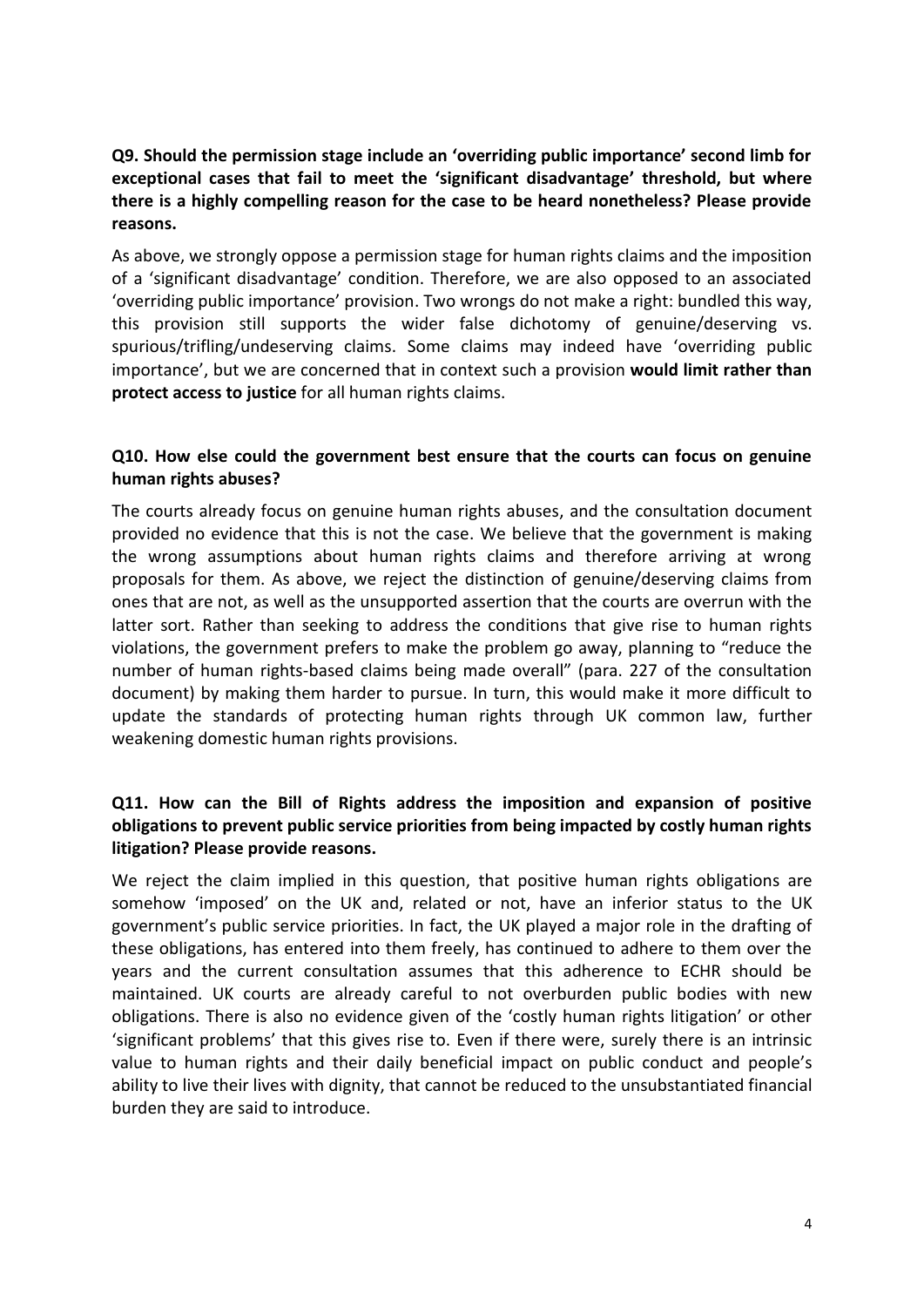# **Section III: Preventing the incremental expansion of rights without proper democratic oversight**

**Q12. We would welcome your views on the options for section 3. Option 1: Repeal section 3 and do not replace it. Option 2: Repeal section 3 and replace it with a provision that where there is ambiguity, legislation should be construed compatibly with the rights in the Bill of Rights, but only where such interpretation can be done in a manner that is consistent with the wording and overriding purpose of the legislation. We would welcome comments on the above options, and the illustrative clauses in Appendix 2.** 

We oppose both options presented. As we have argued in our response to IHRAR, we believe that **s.3 works well and does not need to be changed**; not by amending it to restrict judges' power to protect rights, which would not serve Parliament but government; and certainly not by repealing it. Indeed, IHRAR itself has considered and rejected the idea of repealing s.3. Amending or repealing s.3 would impair the courts' interpretive function, which they have exercised for over 20 years. A repeal in particular would also be an unwelcome change to our constitutional settlement, because it would throw the separation of powers off kilter, weakening the important checks and balances offered by judicial oversight.

### **Q15. Should the courts be able to make a declaration of incompatibility for all secondary legislation, as they can currently do for Acts of Parliament?**

No. We believe that if a court finds that secondary legislation breaches HRA-protected rights, they should be able to strike it down or disregard it. Declarations of incompatibility (DOIs) do not impinge on Parliament's legislative role, but they do enable courts to flag up legislation that clashes with human rights, again leaving it to Parliament to decide whether or not to amend this legislation. IHRAR has already considered the idea in the question and rejected it, reasoning that **courts are already able to make DOIs** about some subordinate legislation, and that their ability to quash secondary legislation is all the more important because this class of legislation, while at times of great impact, still receives only reduced parliamentary scrutiny.

## **Q16. Should the proposals for suspended and prospective quashing orders put forward in the Judicial Review and Courts Bill be extended to all proceedings under the Bill of Rights where secondary legislation is found to be incompatible with the Convention rights? Please provide reasons.**

The Judicial Review and Courts Bill not only provides for suspended and prospective quashing orders but includes a presumption in favour of using them. We continue to oppose these proposals because **they restrict judicial discretion** and create strong disincentives for people to bring claims, as they may not benefit even if the court finds in their favour. As the Bill is still making its way through the legislative process, it is very early indeed to count on any of its clauses, which could still be amended or withdrawn; and earlier still to extend their application to new areas, which we would expect to follow a period of initial implementation and lesson-learning.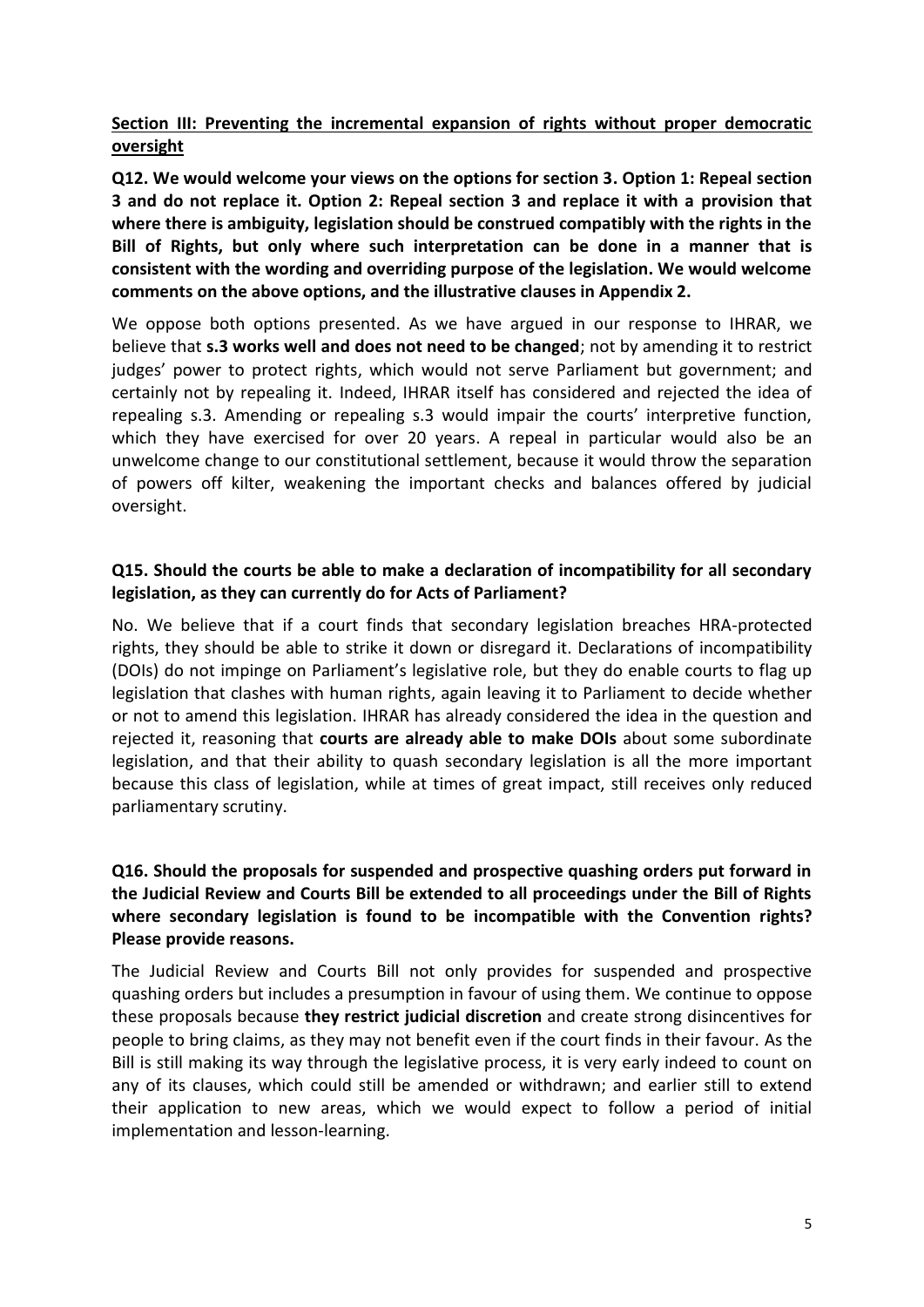## **Q18. We would welcome your views on how you consider s.19 is operating in practice, and whether there is a case for change.**

We consider that the obligation on a minister to state on the face of a new bill whether they consider it is compatible with HRA to be operating satisfactorily, as combined with remarks on the human rights issues in the bill in its Explanatory Notes or in a human rights memorandum. We do not think that there is a case for changing this.

# **Q19. How can the Bill of Rights best reflect the different interests, histories and legal traditions of all parts of the UK, while retaining the key principles that underlie a Bill of Rights for the whole UK?**

It is hard to see how the proposed reform, in the shape of a so-called 'Bill of Rights', can be reconciled with devolution settlements, legal traditions and interests of Wales, Scotland and Northern Ireland. These devolved administrations themselves are highly critical of the proposals and, in a recent open letter to the Lord Chancellor, Welsh and Scottish ministers have left no doubts about their governments' views: "Disregarding [IHRAR's] weight of evidence and expertise to press ahead with plans can only be interpreted as *an ideologically motivated attack on the freedoms and liberties* protected by the Human Rights Act." <sup>2</sup> The ministers call on the Lord Chancellor to reverse his proposals and listen to evidence from the legal profession and from civil society. We agree with their call.

# **Q20. Should the existing definition of public authorities be maintained, or can more certainty be provided as to which bodies or functions are covered? Please provide reasons.**

We believe that the current definition is **sufficiently clear and should be maintained**; we note that IHRAR has considered the matter and has not flagged up any problems with it. Further 'clarification' of what counts as a 'public authority' runs the risk of disregarding breaches of HRA rights by external organisations operating in the name of the state. Inasmuch as these external organisations fulfil the duties of the state and exercise its powers, as in the case of a private company running an Immigration Detention Centre on behalf of government, courts are already clear that they have responsibilities under HRA and can be held accountable for them.

### **Q21. The government would like to give public authorities greater confidence to perform their functions within the bounds of human rights law. Which of the following replacement options for section 6(2) would you prefer? Please explain your reasons.**

We **reject both options** presented, as both are likely to broaden the room for public bodies to act in ways that incompatible with human rights. Consequently, both would also make it much harder for people to mount human rights challenges to public bodies' decisions.

<sup>2</sup> Emphasis added. See full letter: [https://www.gov.scot/publications/human-rights-act-joint-letter-to-the-lord](https://www.gov.scot/publications/human-rights-act-joint-letter-to-the-lord-chancellor-with-welsh-ministers-march-2022/)[chancellor-with-welsh-ministers-march-2022/.](https://www.gov.scot/publications/human-rights-act-joint-letter-to-the-lord-chancellor-with-welsh-ministers-march-2022/)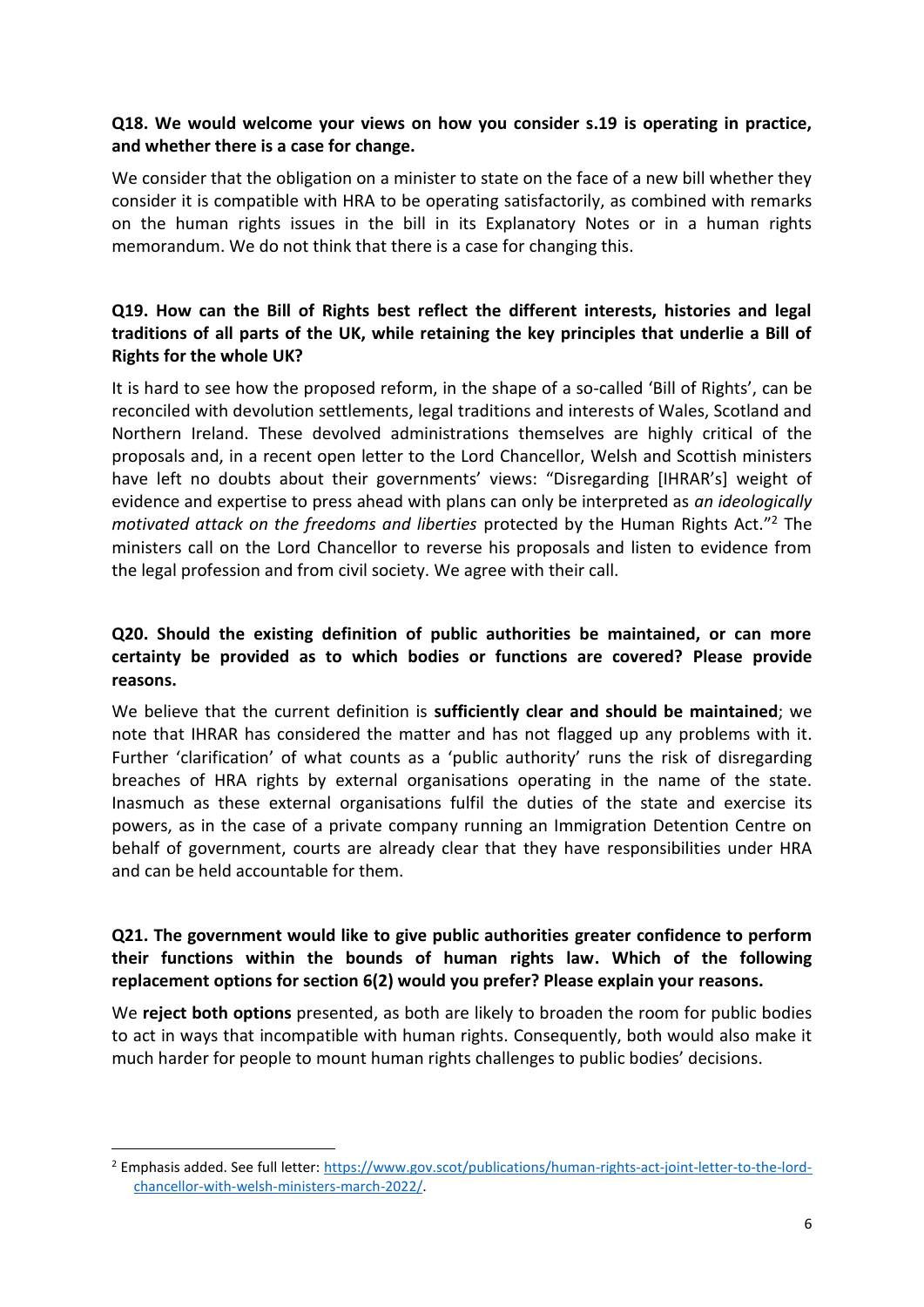**Q23. To what extent has the application of the principle of 'proportionality' given rise to problems, in practice, under HRA? We wish to provide more guidance to the courts on how to balance qualified and limited rights. Which of the below options do you believe is the best way to achieve this? Please provide reasons.**

We consider that **neither of the options presented is needed**. **There is no compelling evidence** to suggest that judges are somehow muddled about their proper role, to interpret legislation and apply case law. Certainly, where Parliament has expressed its view, the courts already seek out this intention and defer to it (judicial deference), acting within margins of discretion. Attempts to further 'guide' judges in how to balance limited and qualified rights risk executive overreach, interfering not just with the role of courts but with their independence.

### **Q24. How can we make sure deportations that are in the public interest are not frustrated by human rights claims? Which of the options, below, do you believe would be the best way to achieve this objective? Please provide reasons.**

We reject all three options. We also object to the government's suggestion that human rights 'systematically frustrate' deportation. By definition, **human rights are universal**, yet Option 1 essentially proposes to exclude some people or classes of people from human rights protection. Option 2 tries to exclude the context of deportations from the universal protection of human rights. Option 3 suggests putting certain deportation decisions beyond challenge, thereby restricting Art. 6 and 13 rights. All three options, then, would be discriminatory as they would put migrants threatened with deportation at an unfair disadvantage. They would also mean that those threatened with deportation would need to turn to the Strasbourg court in order to seek equitable protection of their human rights – an unlikely possibility for many due to cost, timeliness and access to expert legal assistance. Human rights-based challenges to deportation decisions are already difficult and the consultation paper does not evidence sufficient need for the proposals in question.

# **Q25. While respecting our international obligations, how could we more effectively address, at both the domestic and international levels, the impediments arising from the Convention and HRA to tackling the challenges posed by illegal and irregular migration?**

As with the previous question, we find the positing of HRA and ECHR as 'impediments' tendentious and objectionable. **Any commitment to human rights is inherently a commitment to their universal application**. It would be discriminatory to exclude a group of people from their protection based on immigration status. It would be likewise discriminatory to not apply them to certain circumstances, or to restrict judicial oversight of these circumstances. If the government is keen to respect the UK's international obligations, it could start by comprehensively re-examining its Nationality and Borders Bill, which the UN High Commissioner for Refugees believes would break international law.<sup>3</sup>

[https://www.unhcr.org/uk/news/press/2021/9/614c163f4/unhcr-uk-asylum-bill-would-break-international](https://www.unhcr.org/uk/news/press/2021/9/614c163f4/unhcr-uk-asylum-bill-would-break-international-‌‌law‌-damaging-refugees-and.html)[law-damaging-refugees-and.html.](https://www.unhcr.org/uk/news/press/2021/9/614c163f4/unhcr-uk-asylum-bill-would-break-international-‌‌law‌-damaging-refugees-and.html)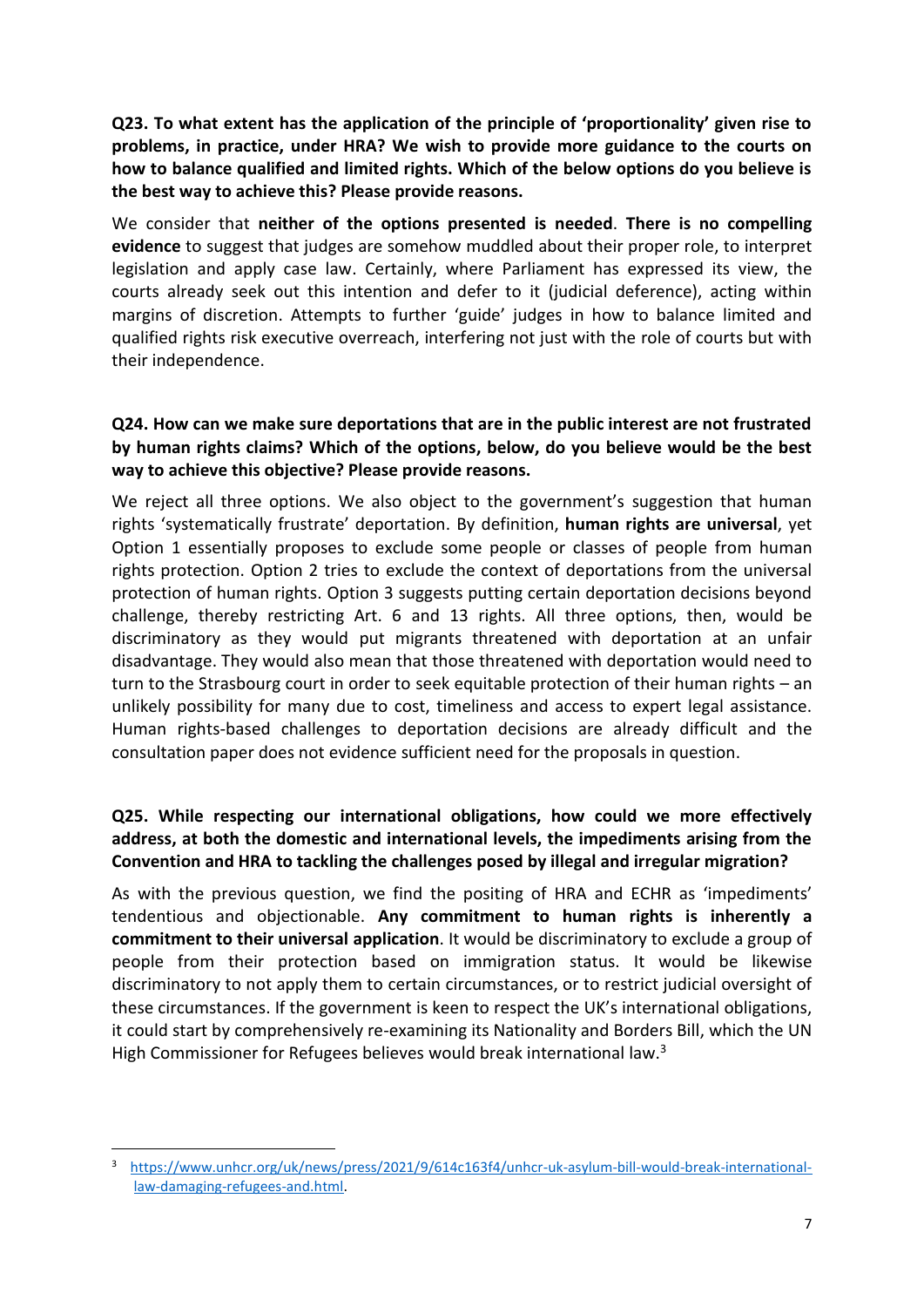#### **Section IV: Emphasising the role of responsibilities within the human rights framework**

**Q27. We believe that the Bill of Rights should include some mention of responsibilities and/or the conduct of claimants, and that the remedies system could be used in this respect. Which of the following options could best achieve this? Please provide reasons.** 

We reject the premise behind the proposals in this question, that there are 'deserving' claimants who are due full damages and 'undeserving' claimants who are only due reduced damages, if at all. Similarly, we object to the bold but unsupported assertion in the consultation document, that human rights claims are primarily aimed at getting compensation. This kind of narrative obscures not just the difficult circumstances and real reasons that have people bring human rights claims, but also the origin of human rights, their defining tenets and their purpose. Human rights were conceived in order to provide a basic standard of protections for people's dignity and liberties – protection largely from the might of the state. Human rights are intrinsic as they are universal: all people have them by virtue of being human, meaning that **they are not 'earned', and that their protection or remedies for their breach should not be conditional on 'good behaviour'**, however defined. We strongly oppose the proposals in this question.

### **Section V: Facilitating consideration of and dialogue with Strasbourg, while guaranteeing Parliament its proper role**

### **Q28. We would welcome comments on the options, above, for responding to adverse Strasbourg judgments, in light of the illustrative draft clause at para. 11 of Appendix 2.**

The UK is part of the ECHR framework and thus recognises the authority of the Strasbourg court. It is generally important that our government comply with this and its other international obligations. On the rare occasions when the Strasbourg court finds that the UK government has breached human rights, it is important that it does not try, or appear to try, to use its parliamentary majority to ignore the ruling or play it down. The political inconvenience of this is far outweighed by the **wider importance of compliance for the rule of law in the UK and for strengthening respect for international law** further afield, by governments less committed to the rule-based international order.

## **Q29. We would like your views and any evidence or data you might hold on any potential impacts that could arise as a result of the proposed Bill of Rights. In particular: a. [likely costs and benefits of the proposed Bill of Rights]; b. [equalities impacts]; and c. [mitigation of negative impacts].**

Law Centres are intimately familiar with the many hurdles placed before ordinary people, especially those experiencing disadvantage, when they come to seek legal protection or redress. Over the past decade we have seen the sharp decline in public spending on access to justice provisions such as legal aid and the devastating effect that it has had on the effective protection of individual rights. This consultation suggests further ways of restricting people's access to justice, using coded language like 'making sure only serious cases are brought' – by restricting access to the courts – or 'sharper focus on protecting fundamental rights' – thus suggesting that some rights, or some disadvantaged groups whom they protect, are not as 'fundamental'. The consultation often bases its **proposals on**